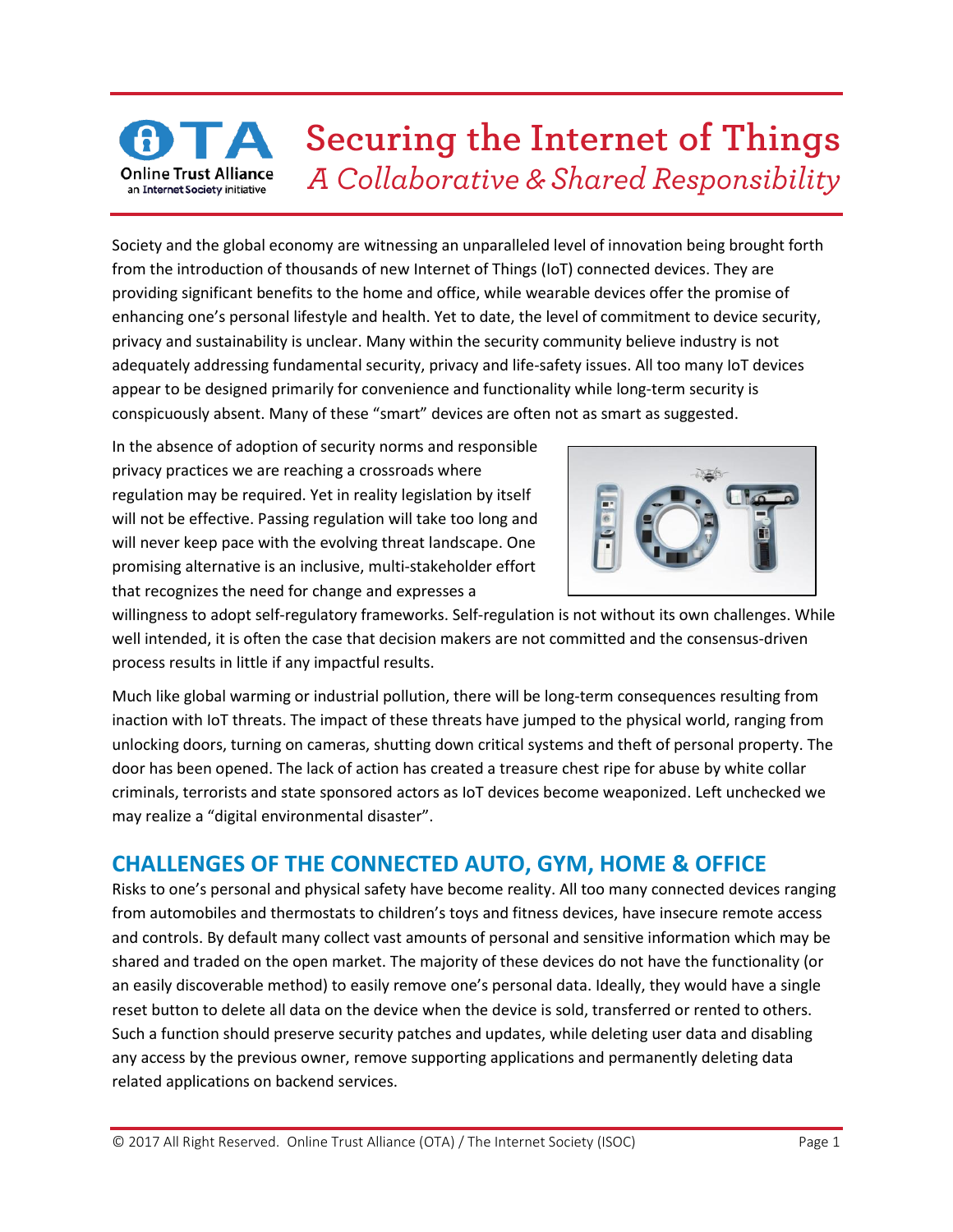Two years ago we sold a home which had a smart thermostat, smart TV and connected garage door openers. No one in the buying or selling process, including the realtors, ever asked about transferring such access to the new buyers. The reality elevated when I sold a car earlier this year. No one suggested the need to delete my mobile app remote access, purge my navigation and trip history, or remove my HomeLink wireless access to my gate or garage. Fortunately we addressed this in advance, but one has to question if the car dealership should have reminded us when taking the car in to trade.

Amplifying the risk are voice commands. There is no doubt Amazon Echo and Google Home offer great functionality. We should expect to see growth in voice enabled device popularity as they propagate throughout the home and office. Yet to date these devices do not have sufficient user authentication. While some devices have options to limit direct purchasing of additional products and services, few if any controls are in place to curb "unauthorized voices" issuing commands. Someone outside of a home yelling through a window, a voice on a TV or even a message left on an answering machine could issue commands such as "open my door" or "turn my heat off." It does not take much imagination to realize the risk of physical harm which could occur.

## **COLLABORATIVE RESPONSIBILITY TO HELP SECURE IOT**

Who is responsible to ensure IoT safety and privacy? What happens when devices can no longer be patched to counter emerging threats? What happens when devices are abandoned by a company going out of business, purchased by another company or the product line is discontinued? Worse yet, what happens when criminals target the installed base of

insecure devices?

The reality is both the public and private sectors need to recognize products have a finite security lifespan. At the same time, industry must disclose the duration of their security commitment, ideally as a point of product differentiation. Devices should have the capability to automatically self-check that they are properly configured and secure. When this is not possible, users should be notified and instructed how to disable them. While such devices may continue to function and appear safe to the user, they may no longer be secure and patchable. Expecting the typical user to determine on their own if their devices are insecure and recognize the need discontinue use is unrealistic and places the



Internet at-large at risk. In such cases, devices such as the smart coffee maker or thermostat should continue to be able to make coffee and control a home temperature without connectivity, reducing the security and privacy risks and exposure to all parties.

**All stakeholders bear a responsibility and opportunity. OTA calls on all parties to demonstrate leadership to help ensure the long-term trust, safety and resiliency of the Internet.**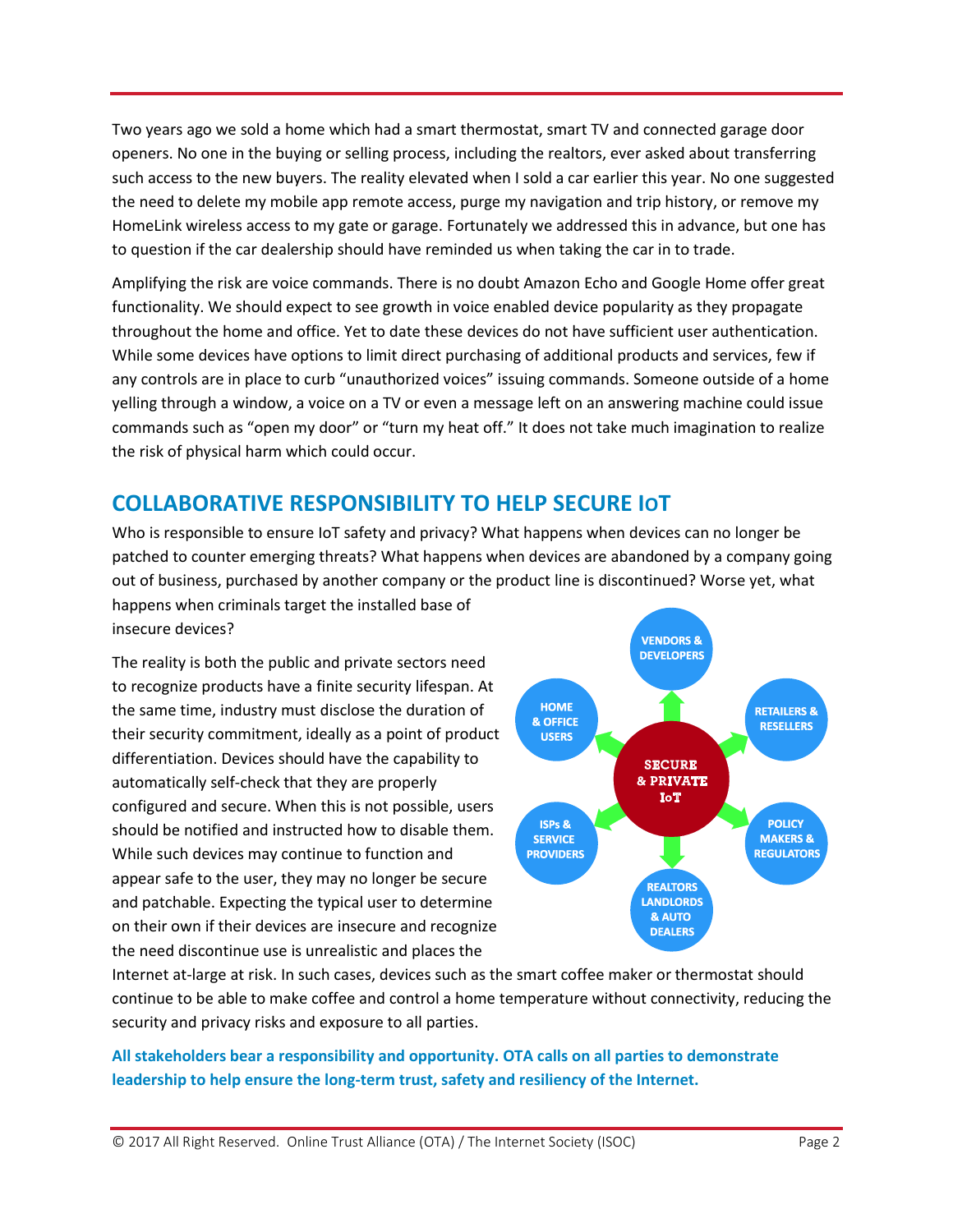- 1. **Retailers, Resellers & E-commerce Sites** The retail channel may be the most influential party holding the keys to change. By establishing minimum security and privacy standards for the products they sell, industry will have to change their design and support practices. Not unlike retailers pledging to not source products made by child labor or those from unsustainable forests, they play a pivotal role in setting baseline product safety measures for the products they profit from. Companies such as Amazon, Best Buy, Costco, Home Depot, Target and others have an opportunity to help drive change while helping to protect society at large. Who will be first?
- 2. **Developers, Manufacturers & Auto Makers** Manufacturers need to disclose their security support commitment to users prior to purchase. Not unlike food nutrition labels or new car stickers, they need to clearly articulate their security and privacy policies. Such notices should be included on product packaging and point of sale materials to easily inform the consumer prior to purchase. Adequate notice is not after a smart TV is purchased, hauled home and mounted on the wall. Such disclosures need to be discoverable and articulated in easy to understand terms to let the consumer make an informed purchase decision. As an incentive, companies that adopt sound security principles and embrace responsible privacy practices should not only receive preferential treatment and placement from retailers, but also should get "safe-harbor" from regulators.
- 3. **Brokers, Builders, Car Dealers & Realtors** A smart home or connected auto are attractive selling points for every buyer or renter. Often listed as a home or car feature, sellers should be encouraged to disclose all such devices, disable their access, and provide new owners the ability to re-set them. At "closing," car rental or sale they should be required to turn in their physical and digital keys, and remove all personal data. Leading trade groups have taken steps to help address top privacy issues.<sup>1</sup>
- 4. **Internet Service Providers (ISPs) & Carriers** Recent incidents of botnets weaponizing and taking control of IoT devices has become a shot across the bow as high-profile websites have been rendered inaccessible. Today in several countries including Australia and Germany, ISPs block botnets emanating from residential IP addresses. Compromised users are placed in "walled gardens," having limited online access to help protect society from harm. While many have recognized this as a best practice, U.S. based ISPs and wireless carriers are not required to take action. In developing related public policy, it is important to recognize ISPs should not have to bear the burden of fixing devices they do not manage or become the consumer's "help desk". Perhaps this is an opportunity for ISPs to expand their security offerings. Who will lead the way?
- 5. **Regulators & Policy Makers** Regulators need to recognize there is no perfect security or privacy. To promote innovation and commerce they should encourage self-regulation while providing a "safe-harbor" to device manufacturers who can demonstrate they have adopted reasonable security and responsible privacy practices. Conversely, companies that fail should be "put on notice" that they may be exposed to oversight, fines and or class-action suits.
- 6. **Consumers** Consumers must recognize the need to patch and ultimately replace insecure devices beyond their expected security life. Not unlike recycling or having car emissions checked, the benefit is for the greater good of society. When buying a connected device one should review the company's support commitment and privacy policy. If this information is not readily available or if their privacy practices are unacceptable, look for another product. Consumers should not have to risk having their personal information collected, sold and shared in perpetuity without explicit consent.<sup>2</sup> At the same time, opting into such data collection while realizing added benefits may be a fair value-exchange. Informed choice benefits all!